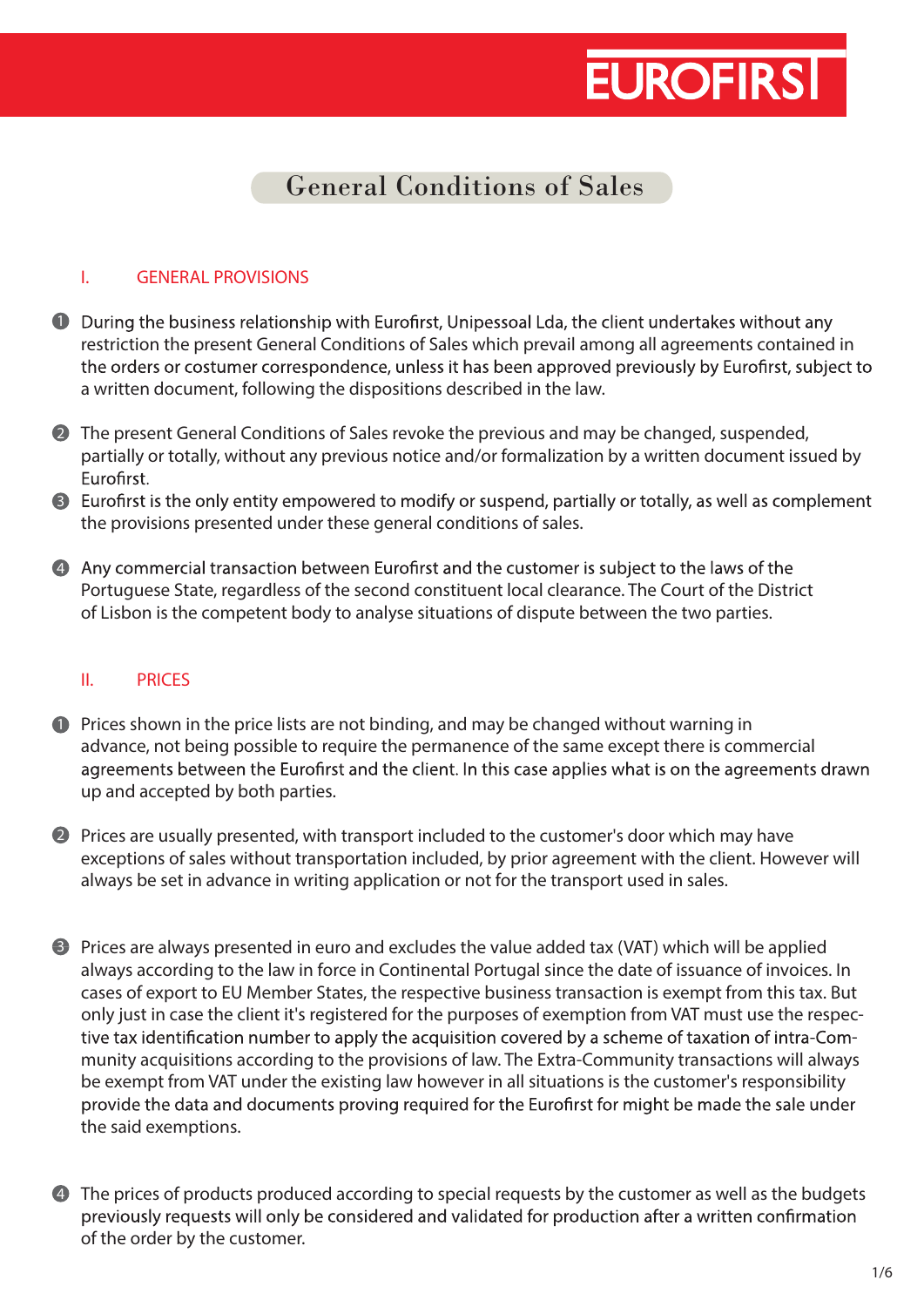### III. ORDERS

- **The orders and the respective signings of services must be accomplished in written form always by** entities of buyer's responsible with the power for the acts.
- 2 Orders will only be formally accepted when in accordance with the proposal/prices presented in advance by the Eurofirst or when in your absence are fulfilled the award criteria defined in a valid commercial proposal until the date of package.
- **3** No order will be accepted without the following information:
	- a) Designation of type of product , and if it corresponds to a proposal provided in advance by the Eurofirst commercial area;
	- b) Amounts by reference to the article;
	- c) Indication whether the shipping fees are included;
	- d) If it is requirement on the part of the customer of the fire-retardant treatment. In this case will be able to vary according to the destination of the goods;
	- e) Terms of payment;
- 4 After the reception of the order formalized by the client, Eurofirst will issue an internal order with the respective articles and quantities that might provide to the client just in case the client require for confirmations. It is the responsibility of the customer ask for the document in case of having any questions about the request previously made through your order.
- $5$  Orders may get into the production circuit at the time of orders entry on the Eurofirst system according to the specifications given by the client. Thus the cancellation solicitation of your order can be cancelled without any cost, in case the same has not yet entered into production otherwise Eurofirst reserves the right to charge additional costs. The costs will be presented separately. However if the production it is already too advanced the team Eurofirst will conclude, charge and send the order made by the customer.
- $\odot$  Orders that involving materials that requires specific materials and minimum purchase quantities to our suppliers the productions will be only scheduled after the reception of all materials.
- $\triangledown$  Except where expressly notified by Eurofirst the supply deadlines are given only as indicative, with the exception of the provisions of the law. For this reason, non-compliance with the supply deadlines should not justify the cancellation of the order by the client, neither count as grounds for any claim with the exception of the provisions of the law. Similarly the company Eurofirst declines any liability for delays in the supply of merchandise, when it results from reasons of force majeure or fortuitous cases that prevents the materials manufacture and for which it has not contributed any painful act or serious guilt by Eurofirst.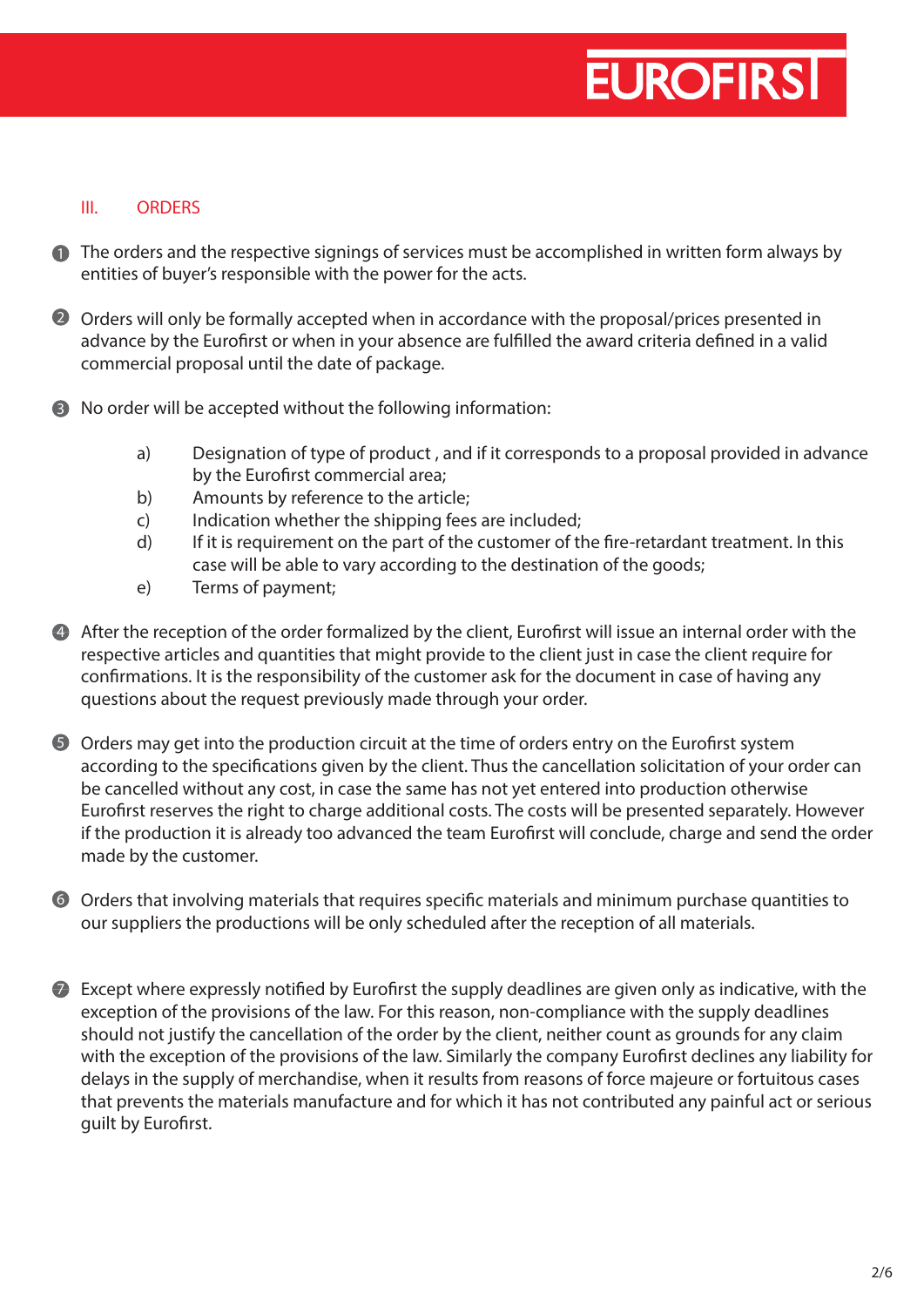### IV. SPECIFICATIONS OF PRODUCTS

- $\blacksquare$  The products dimensions presented in the price tables are merely indicative then Eurofirst declines any responsibility for changes in the dimensions of the products, except when these specifications are clear in the technical sheets or are clearly indicated in the costumer order.
- 2 At request from the costumer manufacturing of specific products where are applied non usually used materials will be always at the beggining manufactured a sample for the costumer approval. Eurofirst in these cases refuse any responsibility on these products with others systems than our tested models.
- **3** The samples will be always charged to the customer, unless it is agreed in advance the reverse.
- 4 Eurofirst reserves the right to change the specifications of the products and materials contained in the technical sheets and tables from where it will send an advance 15-day notice. In the existence of particular details that are crucial in the manufacture of the products this information must be indicated in the customer order.
- $5$  The products supplied by Eurofirst shouldn't be stored horizontally or overlapping. The products must be stored vertically and in a dry and ventilated locations to prevent the warping of metal structures and gypsum. The customer is the responsible for eliminate the packaging materials used.
- $\bullet$  Eurofirst refuse any liability for damages and/or changes arising from storage and/or utilization of the products in inadequate places from the initial objective as well as the improper utilization and disregard of the application manual provided.
- 7 For technical, economic and/or safety reasons some products will be supplied disassembled. Eurofirst rejects any liability for consequences resulting from defective assemblies of these products.

### V. RISKS AND LIABILITY OF EXPEDITIONS

- $\blacksquare$  The merchandise sold by Eurofirst it is by default dispatched with transport included thus the costs are the responsibility of the Eurofirst until the place of discharge previously provided by the customer. The risk of accident, damage and/or destruction of materials during transport are the exclusive responsibility for the insurance contracted by Eurofirst.
- 2 Eurofirst can send orders according to all type of INCOTERM if expressly agreed with the client and confirmed by a written document. However the customer it will be responsible for the additional costs to change the procedures. Eurofirst commit to always discriminate these costs in the respective invoice.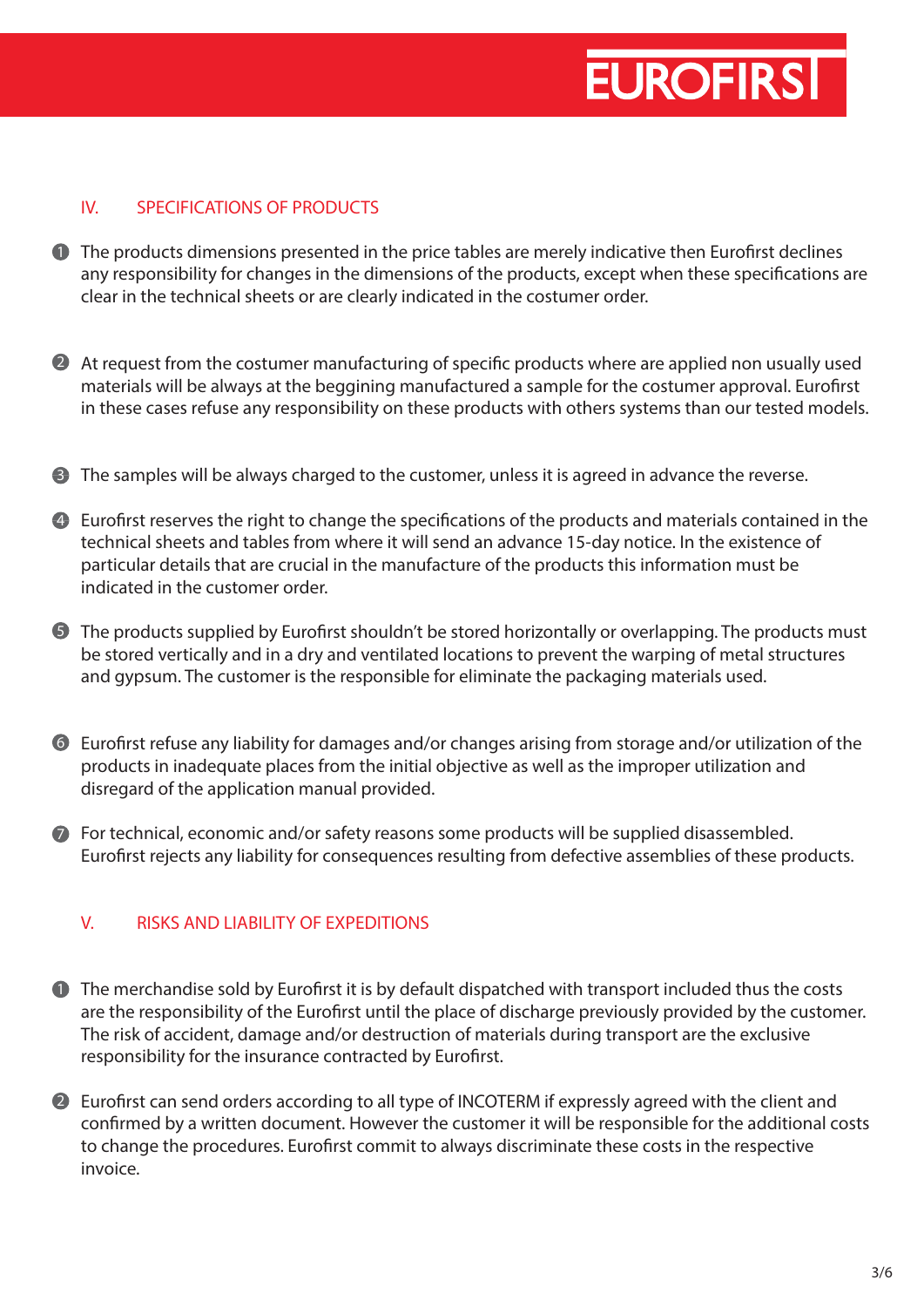- **3** The deliveries and collection of merchandise should be specifically agreed between this and Eurofirst. In case the customer does not make the collection or is not available for the delivery on the indicated date Eurofirst rejects any additional cost.
- The customer is responsible for checking the merchandise immediately after the reception. 4 Any damage caused during the transport must be confirmed in the delivery documents provided by the carrier and communicated to Eurofirst within 1 working day after the reception of the material in order to proceed immediately to the participation claim to the insurance company, excluding cases where the transport was previously agreed to be the responsibility of the customer.
- **5** The materials must be saved and stored as well as packing materials, in the event of need to merchandise return or expertise by the insurance company.
- $\bullet$  Any disagreements between the customer request and the material delivered-quantities relevant dimensions and visual aspect of the products, shall be reported to Eurofirst within maximum 8 days following the reception of the merchandise. Eurofirst does not assume the responsibility for the repair or replacement of the material for which the complaint has been presented after expiry of this term.

### VI. PAYMENT CONDITIONS

- **D** Orders invoiced by Eurofirst should always be paid through transfer, cheque, ATM (machine only available on our premises) or, as a last resort in cash. In this last case only with a pre-authorisation of the Eurofirst financial direction. In all other cases must always exist a proof of good payment.
- $\blacksquare$  It is the exclusive domain of Eurofirst the decision of the ways of orders payment. To the customers who do not have an approvement of a current account with Eurofirst may be required a partial or full advance payment of the merchandise to follow the order to production.
- **3** For customers who wish to have a long and lasting business relationship with Eurofirst will be always made an opening current account. The process of opening credit depends on the information collected along with the insurance companies which Eurofirst has protocols. The client compromise to respect and to settle the invoices in the maturity periods stipulated by Eurofirst. In the event of non-compliance with these terms, Eurofirst will notify always the client by writing of their non-compliance. Eurofirst reserves the right to suspend at any time the credit until the settlement of debt amount. After the second insistence to attempt to liquidate the value in debt, Eurofirst reserves the right to cancel any type of credit or supply that is taking place and from that same second notice proceed to the necessary steps to collection as well by direct judicial channels or by sinister participations in the entities concerned.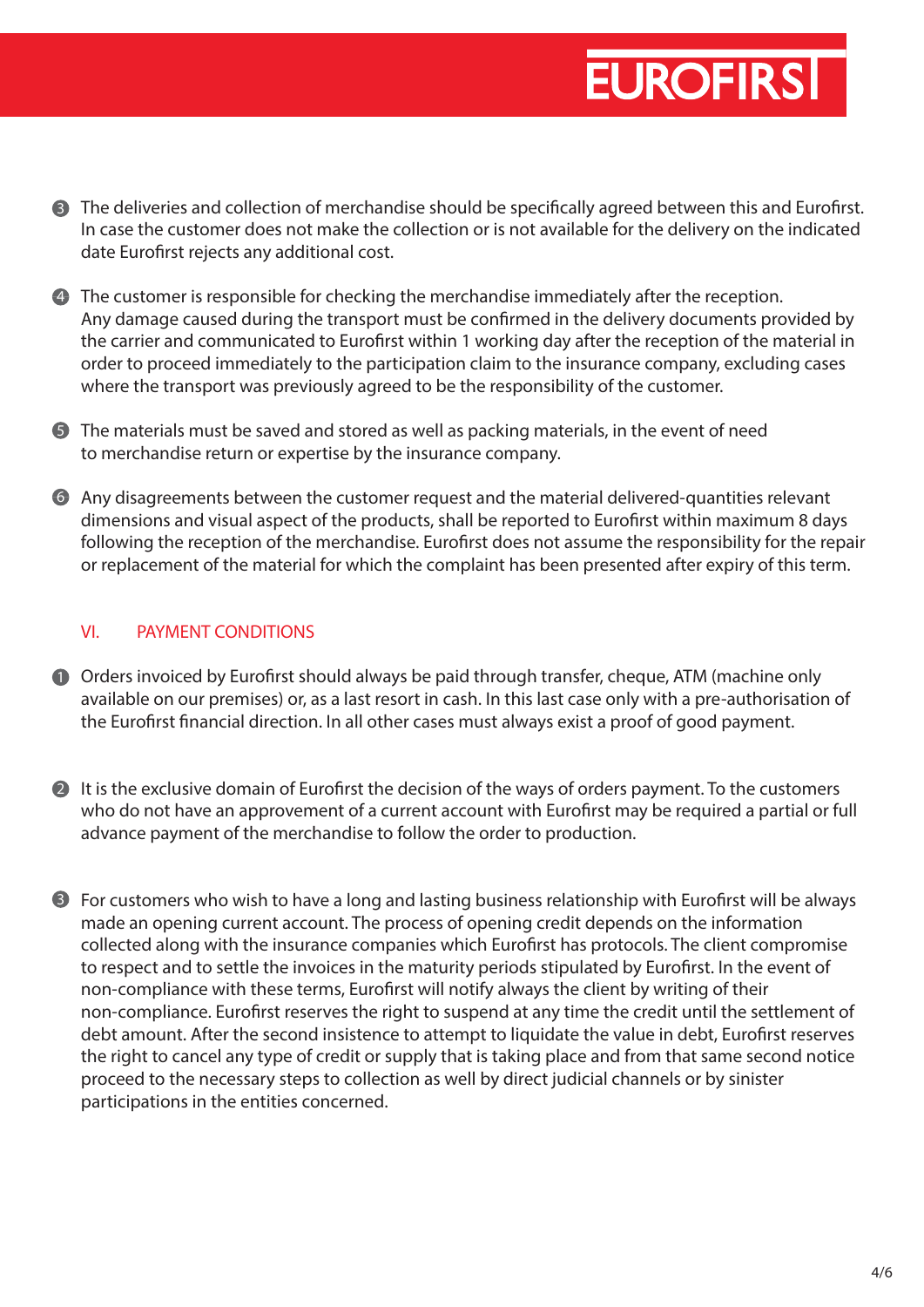4 In the case of uncovered cheques, invoices or current accounts not paid under the stipulated terms Eurofirst reserves the right to charge the moratorium interest rate to commercial credits in force at the date of the document, in accordance with the provisions of the law in Continental Portugal. Eurofirst may also require the payment of damages and/or losses arising from non-compliance by the customer in their obligations of the terms of payment.

#### VII. WARRANTY

- $\blacksquare$  No agent representative or staff from Eurofirst has the legitimacy to oblige any affirmation agreement and/or warranty in relation of the products transacted. So for this reason any affirmation promise and/or declaration does not constitutes in no way warranty on the products sold, unless it is authorised by Eurofirst wiith a document written from who has the right to do it.
- 2 For the claim purposes and/or warranty only the one described in the characteristics and certificates of the products issued by Eurofirst are valid. Consequently, any declaration is not contractually binding. It is also the exclusive responsibility of Eurofirst and insurance companies the assessment of culpability for damage on the products for the purpose of warranty.
- $3$  The products manufactured by Eurofirst have a warranty of 2 years from the date previously defined in the conditions of merchandise delivery which in this case may vary depending on the responsibility of the expedition. This warranty only covers manufacturing defects and is not applicable in the following cases:
	- a) Non-compliance with the willing points in V;
	- b) Non-compliance with the willing points in IV;
	- c) Faulty assemblies;
	- d) Improper use and/or maintenance of the products;
	- e) Material tampered with or repaired by personnel not designated by Eurofirst;
	- f) Damage caused after delivery of the merchandise;
	- g) Damage caused by transport in particular expeditions that are processed under INCOTERM that will make the resellers responsible;
- It is the exclusive responsibility of the customer to proof the damage of the material as well as the time 4 of its discovery and the notification to Eurofirst within the defined time limits.
- $\blacksquare$  In the case of acceptance of the complaint it is the responsibility of Eurofirst the option of the materials reparation or replacement. This substitution will only be carried out if the reparation is not technically possible and economically sustainable. If the products show defects from manufacturing, customer agrees to do not use, under penalty of losing the legitimacy to make the complaint.